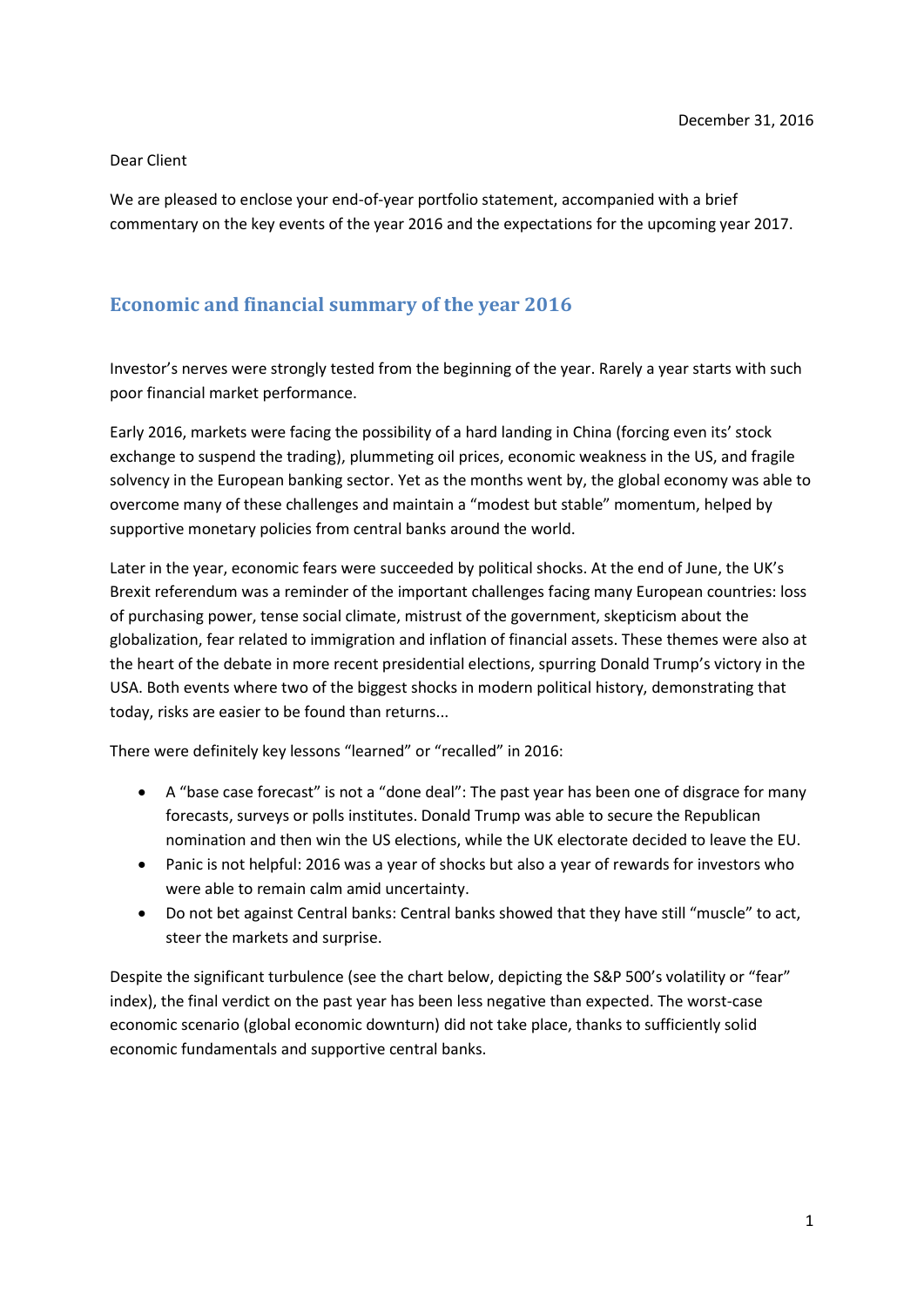

*VIX = SPX Volatility Index Source: Bloomberg*

# **A look at the main asset classes in 2016**

## **Equity markets**

On 7 January, the Shanghai composite index experienced its shortest trading day in history, by closing -7% just 30 minutes after the opening, after triggering multiple times the newly implemented "circuit breakers".

In February, the European financial stocks became under selling pressure, due to a general uncertainty over the health of the leading European banks and Italian bank's non-performing loans.

Although the markets took weeks to recover from each of these market corrections, by end of May, all the exacerbation of beginning of the year seem to have been forgotten.

A new market shock occurred in June, with the decision of the UK electorate to leave the EU, triggering a strong equity market correction (especially in the UK and Europe), but as in previous corrections of the year, it happened to be short-lived.

Towards the end of the year, the global stock-markets unexpectedly rallied(!), in the wake of Donald Trump's election victory as the 45th POTUS.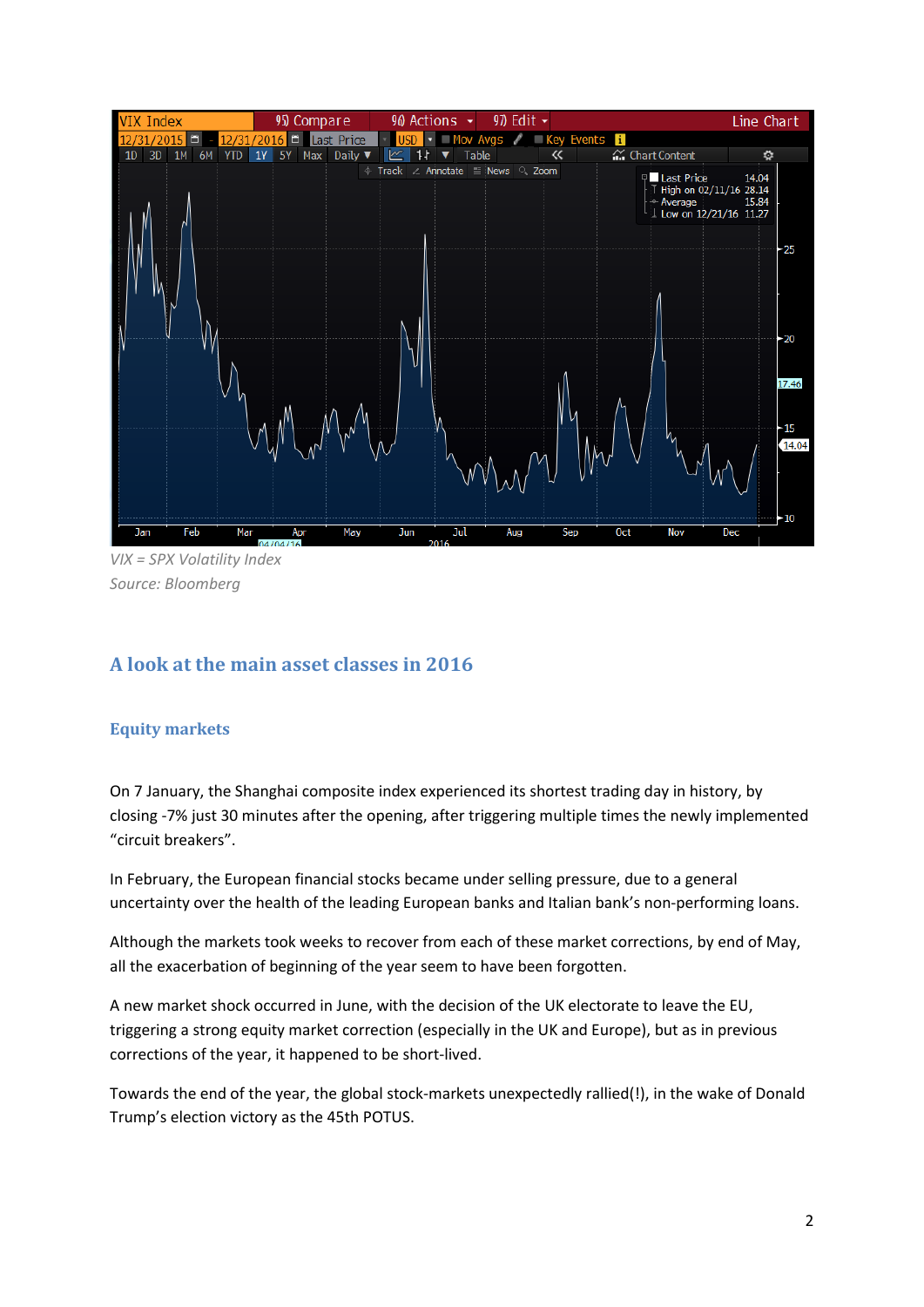

*MXWO = MSCI World Index (in USD); SPXT = S&P 500 (in USD); SXXT = Stoxx Europe 600 (in EUR) Source: Bloomberg*

Looking ahead to 2017, global equities are trading in line with their long-term average valuations, and although they are not cheap in absolute terms, they are attractively valued relative to bonds. Return is expected to come mostly from earning growth across regions and selective sectors (e.g. IT, healthcare and financial services) and not from further multiple expansion as in previous years.

### **Bond markets**

The FED left during most of the year the benchmark interest rate unchanged, making just in December the second rate increase in 8 years, while the ECB and the BoJ continued with their negative yield policies. This "particular" situation pushed the yields of multiple bonds sectors to exceptionally low levels, causing ~40% of the global bond market to finish the year with negative yields.

This "particular" situation lead investors to embark on a "search for yield" by taking larger credit exposure, via lower investment grade, emerging market and high-yield bonds, causing a continuous compression of the spreads and price increase also in these segments (see picture below).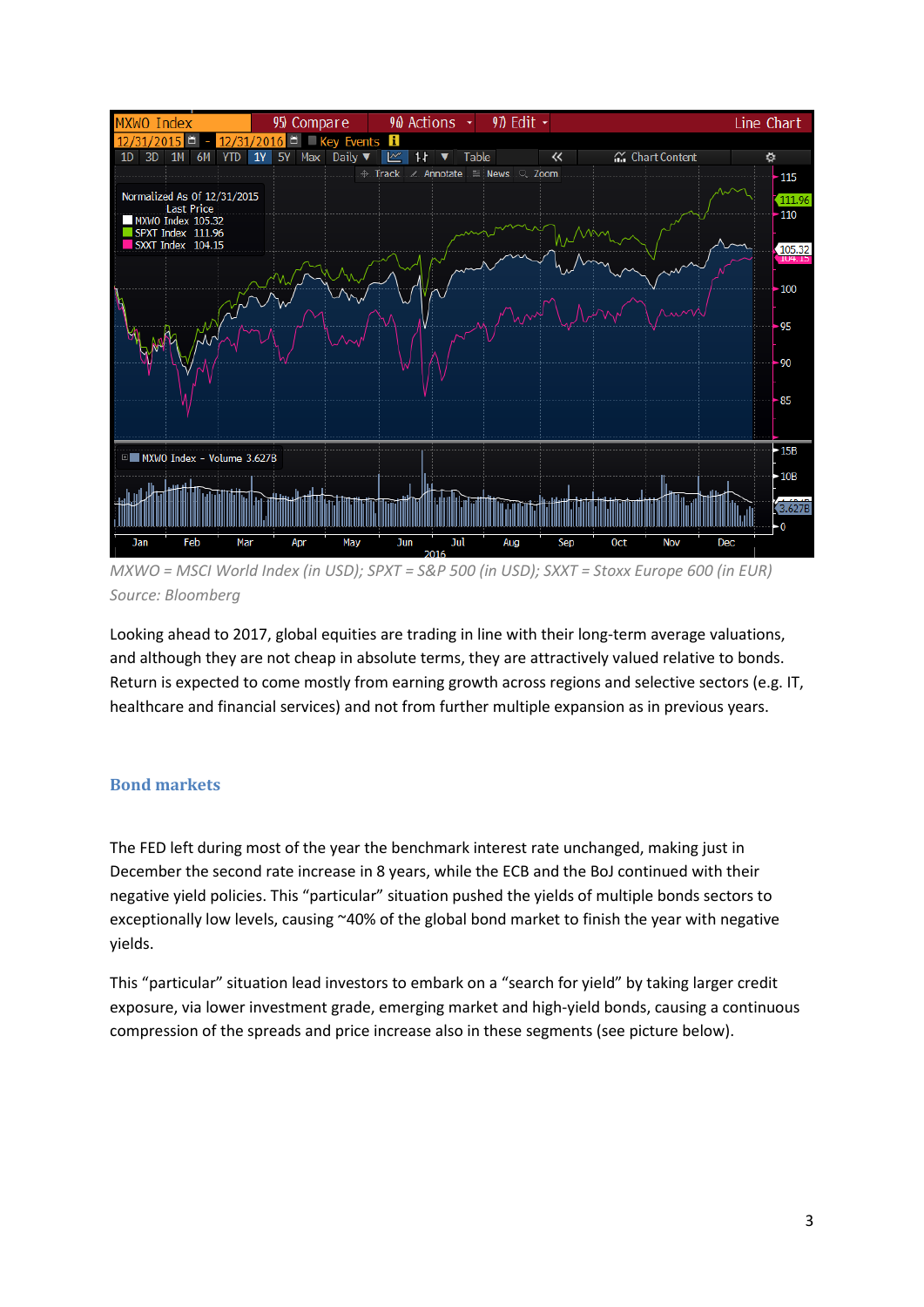

*USOAIGTO = Inv. Grade OAS, USOAEMTO = Emerging Market OAS; USOHHYTO = High Yield OAS Source: Bloomberg*

We expect for 2017 a very gradual upward shift of the benchmark yield curve in the US, and stable yield curves in Europe and Japan. Investor should therefore be cautious of long-maturity USD bonds, since the move in yields could wipe out several years of income.

Emerging market bonds, high-yield bonds and senior loans still offer moderately attractive yields and the latter offer additionally a "floating rate" feature, making them less vulnerable to US interest rate rises.

## **Commodities**

The year 2016 started with a record decline of the oil price, down to USD 26 per barrel, triggering a slow and painful structural rebalancing process (that may last for years). Towards mid of the year, a tangible oversupply response from important producers was noticeable (mainly from US producers) and the oil price recovered substantially (up to ~USD 54/bbl).

In parallel, positive economic data from China and USA triggered the recovery of industrial metals (e.g. iron, aluminum, copper).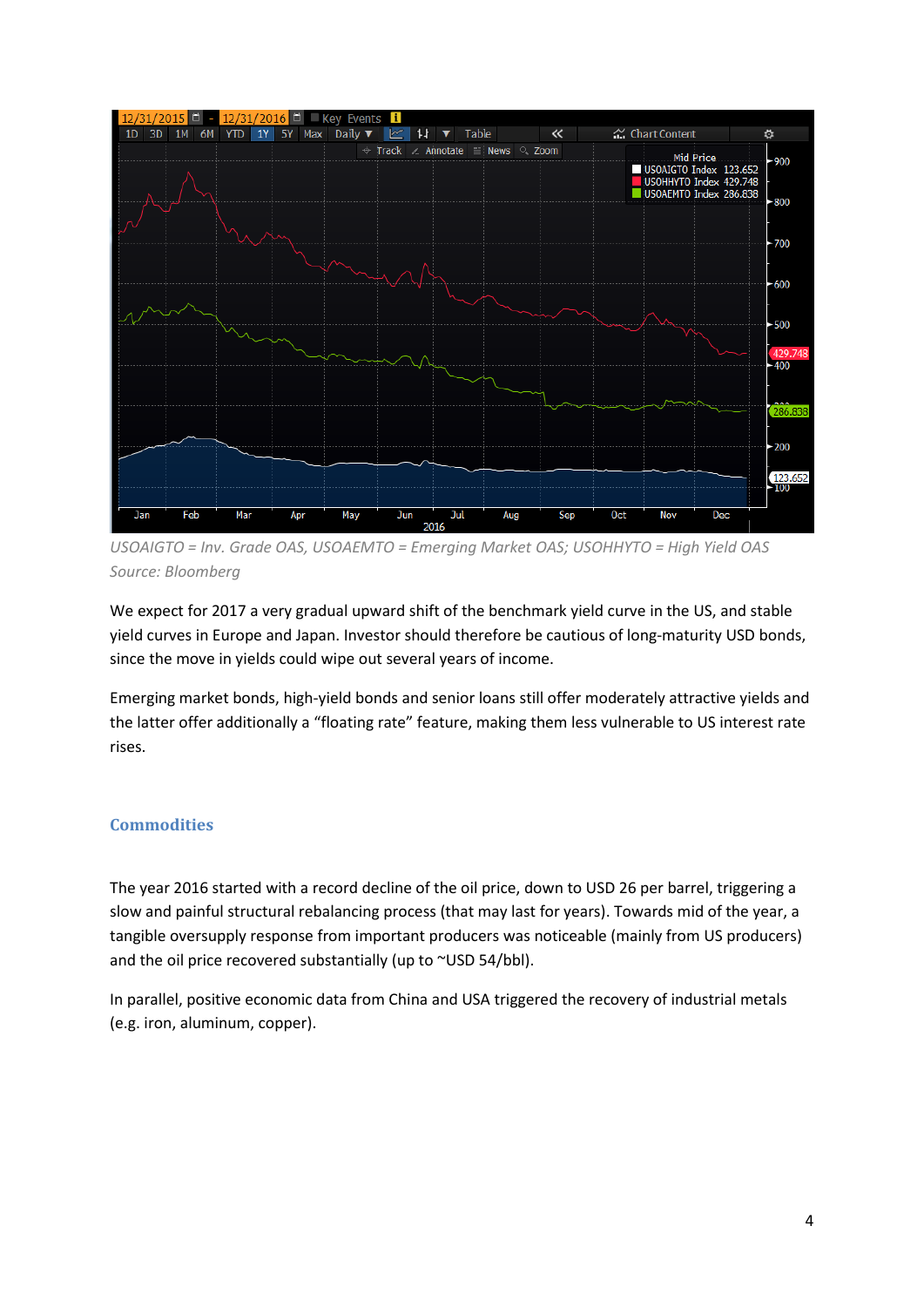

*BCOM = CTRB Bloomberg Commodity Index; CL1 = Generic 1st Crude Oil (WTI) Source: Bloomberg*

Over the long term, commodities are likely to deliver positive but unattractive returns on a riskadjusted basis, so only tactical commodity opportunities should be pursued as they emerge.

## **Foreign exchange markets**

2016 was characterized by large ForEx moves, triggered mostly by political uncertainty (e.g. Brexit -> GBP, Trump's election -> MXN), and leading to a relative overvaluation of safe-haven currencies such as the USD and CHF (see picture below).

Looking forward, currency moves will continue been driven by the monetary policy regimes chosen by the main Central banks. We expect a stronger performance from the Euro, as the ECB is expected to scale back its easing program. The GBP shall continue to be vulnerable to the Brexit negotiations, but it should trade stronger once clarity emerges.

Emerging currencies are expected to strengthen against the USD moderately in 2017, as the block continues with its economic recovery, driven by improving commodity prices.